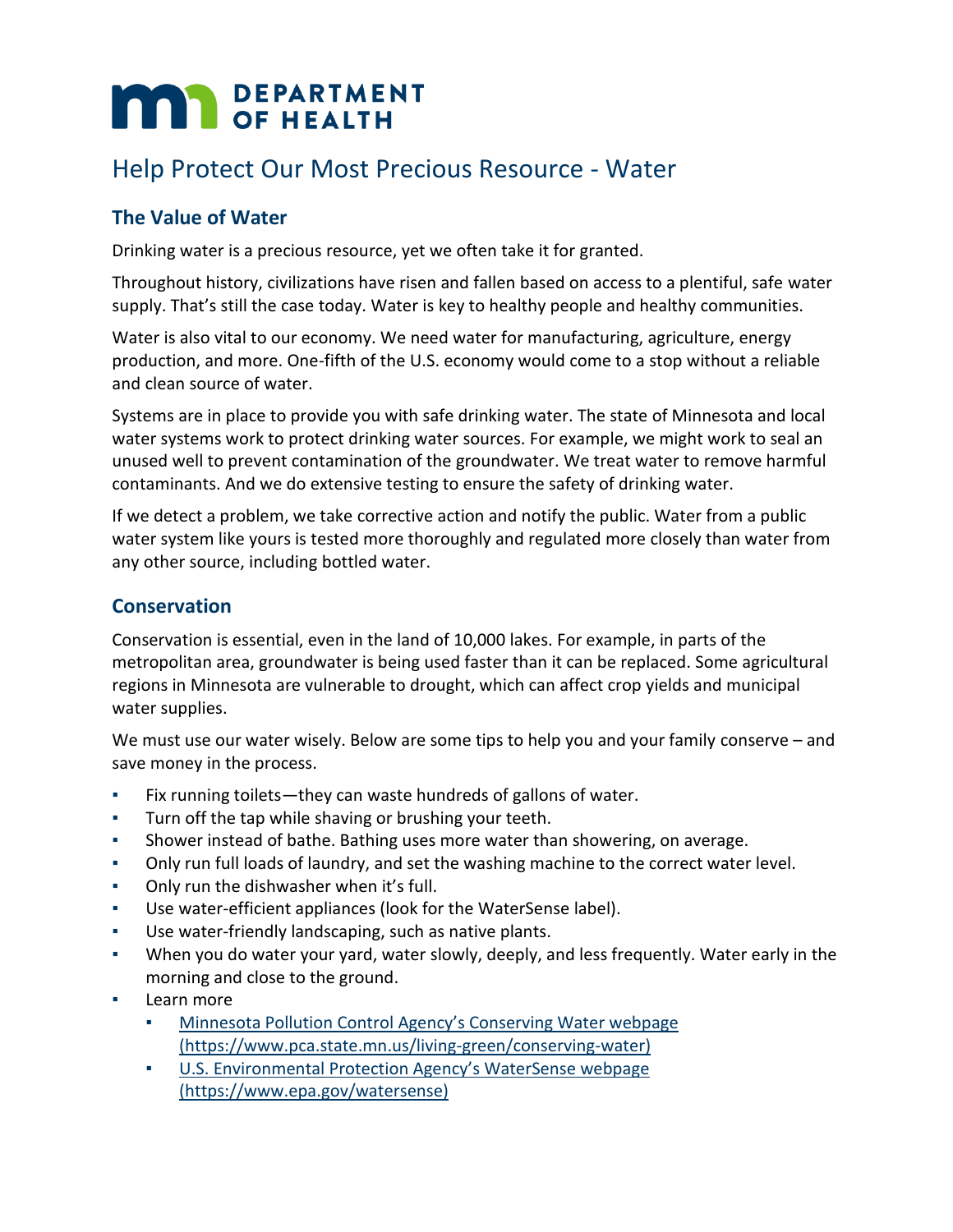## **You Can Prevent Pollution**

Many of our daily activities contribute to the pollution of Minnesota's surface water and groundwater. You can help protect these drinking water sources by taking the following actions:

- Lawn and property:
	- Limit use of herbicides, pesticides, and fertilizers on your property.
	- Keep soil in place with plants, grass, or rocks.
	- Cover temporary piles of dirt with a tarp or burlap sack.
	- Keep leaves and grass off of streets and sidewalks.
	- Maintain any septic systems, private wells, and storage tanks to prevent leaks. Seal any unused wells.
- Out-of-date medications: Never flush unwanted or out-of-date medications down the toilet or sink. Always take them to a waste disposal or prescription medication drop-off site. More information is available at [Managing unwanted medications](http://www.pca.state.mn.us/living-green/managing-unwanted-medications)  [\(www.pca.state.mn.us/living-green/managing-unwanted-medications\)](http://www.pca.state.mn.us/living-green/managing-unwanted-medications)
- Hazardous materials: Safety store hazardous materials such as paint, batteries, herbicides, pesticides, and pool chemicals. Dispose of them at a proper waste disposal facility or dropoff event. Do not dump down storm drains, sink or onto your land. Learn more at: [Keep](http://www.pca.state.mn.us/featured/keep-hazardous-waste-out-garbage)  [hazardous waste out of the garbage \(http://www.pca.state.mn.us/featured/keep](http://www.pca.state.mn.us/featured/keep-hazardous-waste-out-garbage)[hazardous-waste-out-garbage\).](http://www.pca.state.mn.us/featured/keep-hazardous-waste-out-garbage)
- Pet waste: Pick up after your pet and put waste in the trash.
- Trash: Seal trash bags and keep litter out of the street.
- Winter ice removal: Chemicals used to break up the ice are called deicers or anti-icers. They can be harmful to the environment, corrosive to driveways and sidewalks and harmful to plants, pets and humans. Always shovel first, and then only apply deicers/anti-icers lightly if needed. Learn more at [10 smart salting tips to protect Minnesota waters](https://www.pca.state.mn.us/featured/10-smart-salting-tips-protect-minnesota-waters)  [\(https://www.pca.state.mn.us/featured/10-smart-salting-tips-protect-minnesota-waters\).](https://www.pca.state.mn.us/featured/10-smart-salting-tips-protect-minnesota-waters)
- Keep an eye out for car and motor fluids: Seal or repair any fluid leaks that could run off onto streets and into storm drains. Take used motor oil or other fluids to a neighborhood drop-off site.
- Be a water advocate: Spread the word; get involved. There are many groups and individuals working to protect water across Minnesota.

# **Reduce Backflow at Cross Connections**

Bacteria and chemicals can enter the drinking water supply from polluted water sources in a process called backflow. Backflow occurs at connection points between drinking water and non-drinking water supplies (cross connections) due to water pressure differences.

For example, if a person sprays an herbicide with a garden hose, the herbicide could enter the home's plumbing and then enter the drinking water supply. This could happen if the water pressure in the hose is greater than the water pressure in the home's pipes.

Property owners can help prevent backflow. Pay attention to cross connections, such as garden hoses.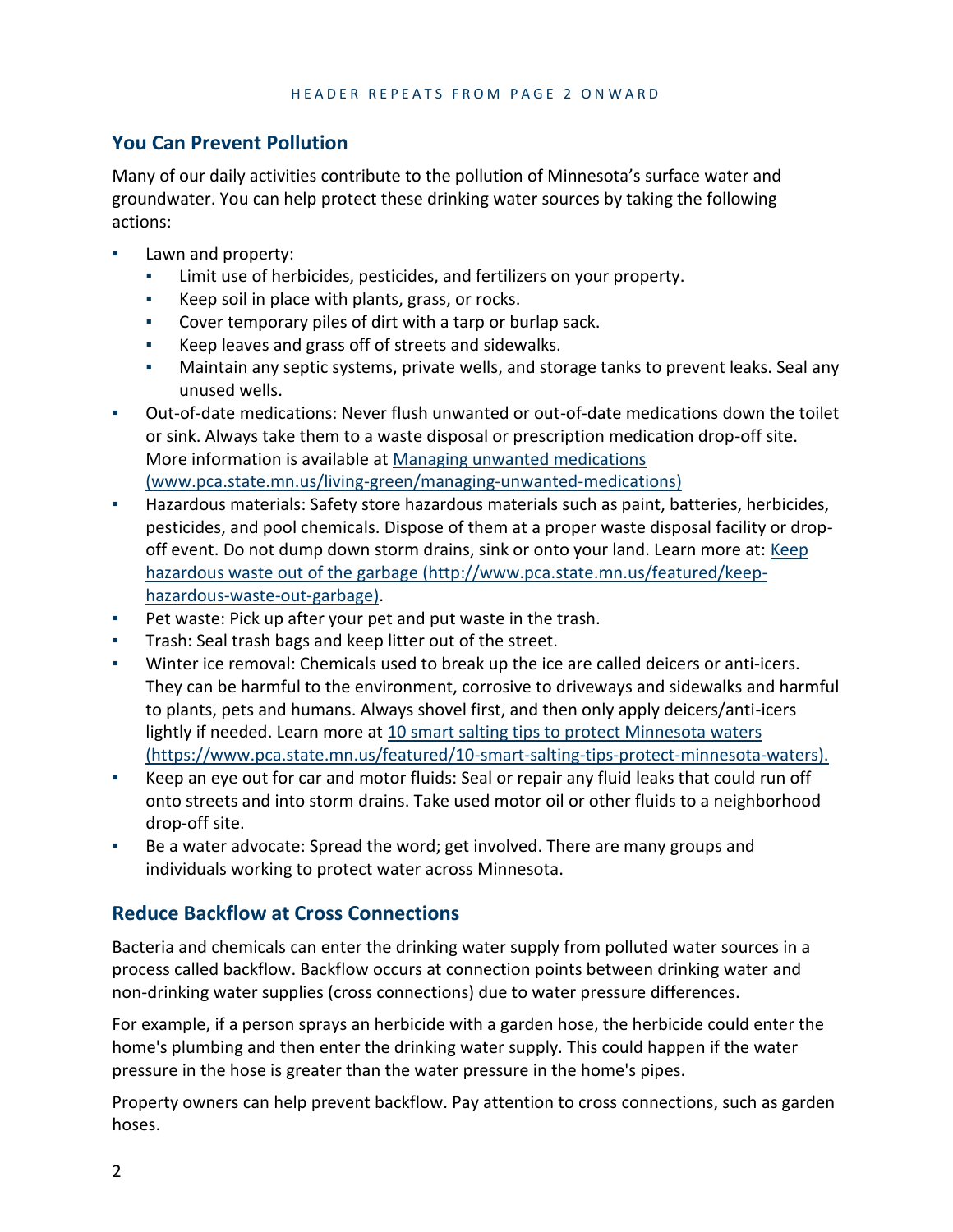#### HEADER REPEATS FROM PAGE 2 ONWARD

The Minnesota Department of Health and American Water Works Association recommend the following:

- Do not submerge hoses in buckets, pools, tubs, or sinks.
- Keep the end of hoses clear of possible contaminants.
- Do not use spray attachments without a backflow prevention device. Attach these devices to threaded faucets. Such devices are inexpensive and available at hardware stores.
- Use a licensed plumber to install backflow prevention devices.
- Maintain air gaps between hose outlets and liquids. An air gap is a vertical space between the water outlet and the flood level of a fixture (e.g. the space between a wall-mounted faucet and the sink rim). It must be at least twice the diameter of the water supply outlet, and at least one inch.
- Commercial property owners should develop a plan for flushing or cleaning water systems to minimize the risk of drawing contaminants into uncontaminated areas.

# Home Water Treatment

Most Minnesotans, whether they drink from a public water supply or a private well, have drinking water that does not need treatment for health protection. Water treatment units are best for improving the physical qualities of water—the taste, color, or odor.

No single treatment process can remove all substances in water. If you decide to install a home water treatment unit, choose a unit certified and labeled to reduce or remove the substance of concern. If there is more than one substance you want to remove from your water, you may need to combine several treatment processes into one system.

Even well-designed treatments systems can fail. You should continue to test your drinking water after you install a treatment unit. All home water treatment units need regular maintenance to work correctly. Regular maintenance may include changing filters, disinfecting the unit, or cleaning scale buildup. Always install, clean, and maintain a treatment unit according to the manufacturer's recommendations.

#### Learn more at [Home Water Treatment](http://www.health.state.mn.us/divs/eh/water/factsheet/com/pou.html)

[\(http://www.health.state.mn.us/divs/eh/water/factsheet/com/pou.html\).](http://www.health.state.mn.us/divs/eh/water/factsheet/com/pou.html)

## **The Pros and Cons of Home Water Softening**

Water softeners are a water treatment device. They remove water hardness (dissolved calcium and magnesium). The decision to soften your water is a personal choice that can affect your home and the environment. It is important to understand your home's water quality. This will help you decide if a home water softener is necessary and choose the best treatment device(s). Water softeners must be installed and maintained properly to be safe and effective.

The advantages of home water softening include:

- Prevents build-up of minerals (scale) on the inside of pipes, fixtures, and hot water heaters.
- Lengthens the life of some appliances.
- Reduces or prevents mineral spots on glassware.